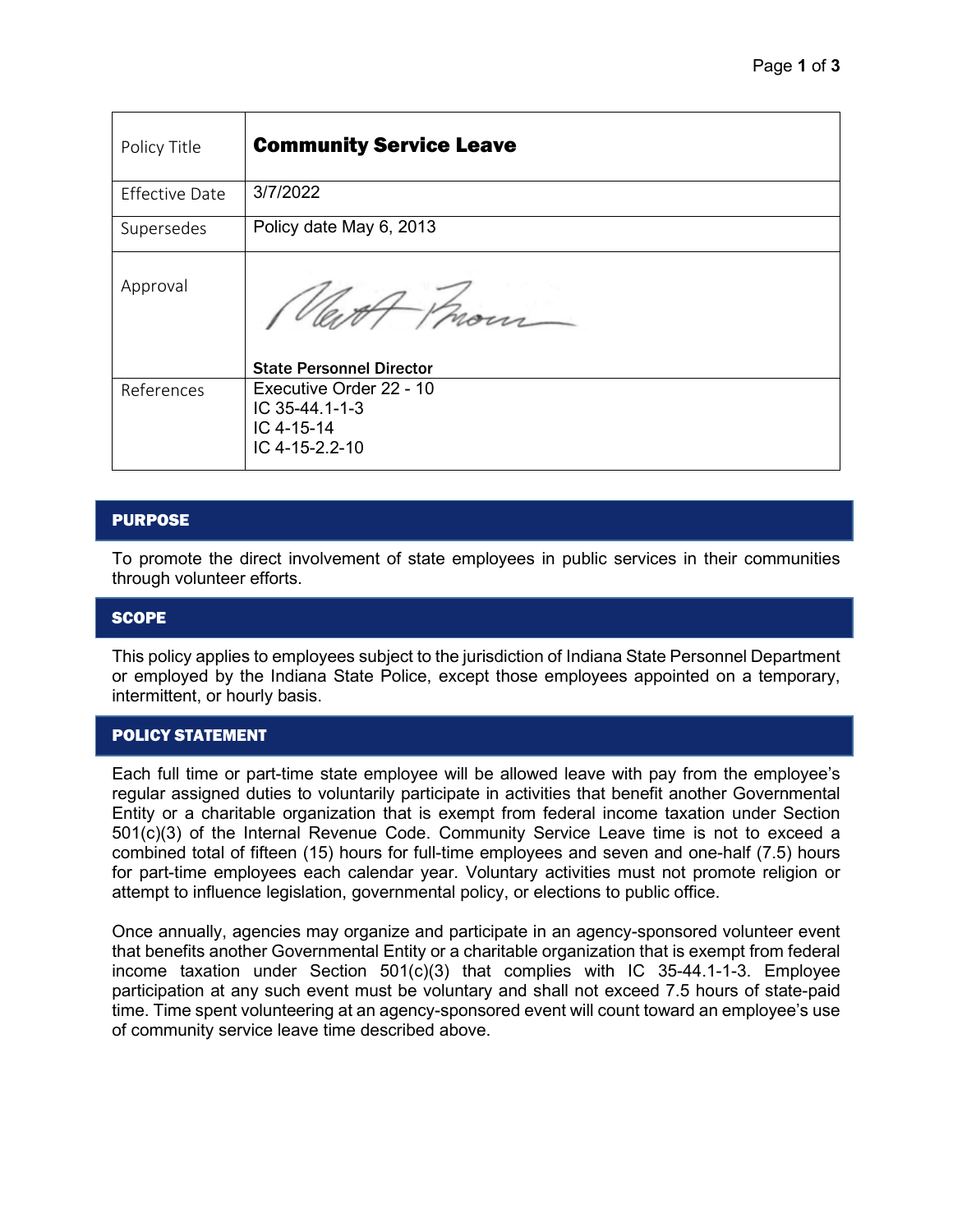## **DEFINITIONS**

§501(c)(3): section of the Internal Revenue Code that identifies certain charitable entities as exempt from federal income taxes.

Governmental Entity: an agency, department, division of a federal, state or local government or a separate body corporate and politic. Public schools, including charter schools established pursuant to IC 20-24, are governmental entities.

## **RESPONSIBILITIES**

Employees are responsible for:

- Knowing the amount of their leave balances; and
- Complying with all requirements for securing and verifying leave.

### Supervisors are responsible for:

- Implementing this policy in an appropriate and consistent manner;
- Tracking usage of leave and not approving any employee for more than fifteen (15) hours for full-time employees and seven and one-half (7.5) hours for part-time employees of Community Service Leave in any calendar year;
- Developing and/or distributing agency procedures for employees to follow to secure Community Service Leave, including identifying persons to be notified with requests for leave and any required notification procedures or forms; and
- Taking appropriate actions, including discipline, when an employee fails to abide by the requirements of this and related attendance and leave policies.

Agency Heads or their designees are responsible for:

- Clearly designating in advance any events for which the participation of agency employees is voluntary rather than assigned as part of their official duties; and
- Organizing an agency-sponsored day of service, once per year, if they choose to do so.

### PROCEDURES

Employees shall request such leave in writing on the prescribed form (attached) at least seven (7) calendar days in advance, unless the request is to provide services in emergency situations.

The agency head or designee shall provide a written response to the employee on the prescribed form approving or disapproving each request for leave. If disapproved, the reason must be stated on the form. Such notification shall be provided prior to the date(s) for which leave is requested.

Employee shall then submit verification of service performed using attached form.